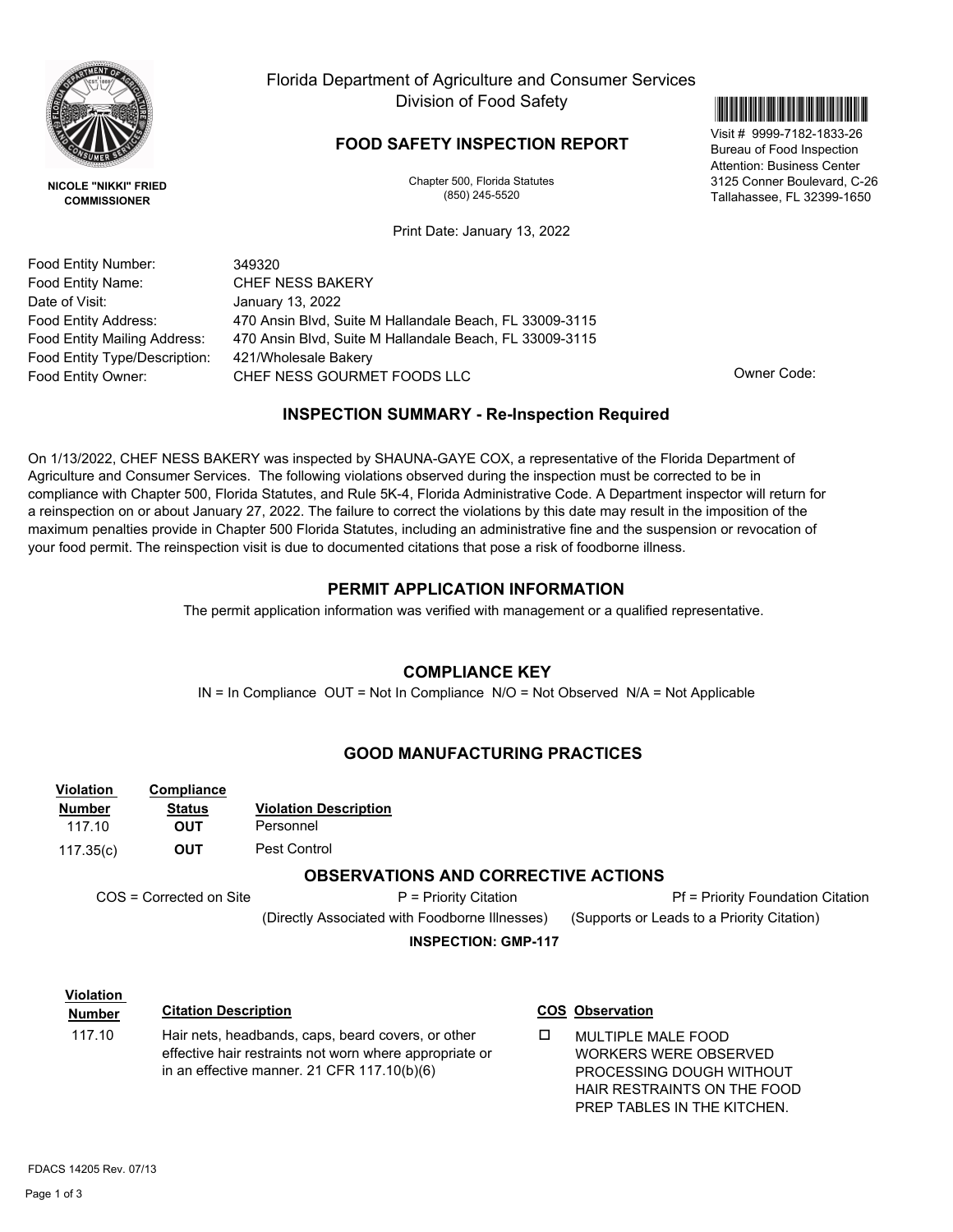

Florida Department of Agriculture and Consumer Services Division of Food Safety

## **FOOD SAFETY INSPECTION REPORT**

Chapter 500, Florida Statutes (850) 245-5520

Print Date: January 13, 2022 **INSPECTION: GMP-117**



Visit # 9999-7182-1833-26 Bureau of Food Inspection Attention: Business Center 3125 Conner Boulevard, C-26 Tallahassee, FL 32399-1650

**NICOLE "NIKKI" FRIED COMMISSIONER**

**Violation** 

# **Number Citation Description COS COS Observation**

117.35 $(c)$  Effective measures are not being taken to exclude  $\square$ pests from the manufacturing, processing, packing and holding areas and to protect against the contamination of food on the premises by pests. 21 CFR 117.35(c)

SPECIFICALLY, MULTIPLE LIVE FLIES WERE OBSERVED FLYING AROUND BELOW THE FOOD PREP TABLE OPPOSITE THE WALK-IN REFRIGERATOR AND BEHIND THE 2 DOOR REACH-IN REFRIGERATOR OPPOSITE THE ENTRANCE DOOR IN THE KITCHEN. OLD FOOD DEBRIS WAS OBSERVED ON THE FLOORS, ON THE SHELVES, ON THE FOOD PREP TABLES, ON THE DOUGH MIXERS, ON THE DOUGH SHEETER MACHINE, ON THE DOUGH SHAPING MACHINE, ON THE LIDS OF PLASTIC CONTAINERS, ON PLASTIC CONTAINERS, IN THE MICROWAVES, ON THE FLOORS OF THE WALK-IN REFRIGERATORS, ON THE PANELS INSIDE OF THE OVEN, ON THE STOVES, AND ON METAL BAKING PANS IN THE KITCHEN.

A Supplemental Report was also issued during the visit which includes important information for management.

## **NOTICE OF FEES**

To review your account balance or to renew your permit, please visit our Food Permit Center at https://FoodPermit.FDACS.gov.

#### **COMMENTS**

Stop Use Order issued. Food establishment can visit https://foodpermit.fdacs.gov or contact the Business Center at (850) 245-5520 when corrections have been made and/or when required documents have been obtained to request food safety inspector visit for written release of equipment.

Request#5073714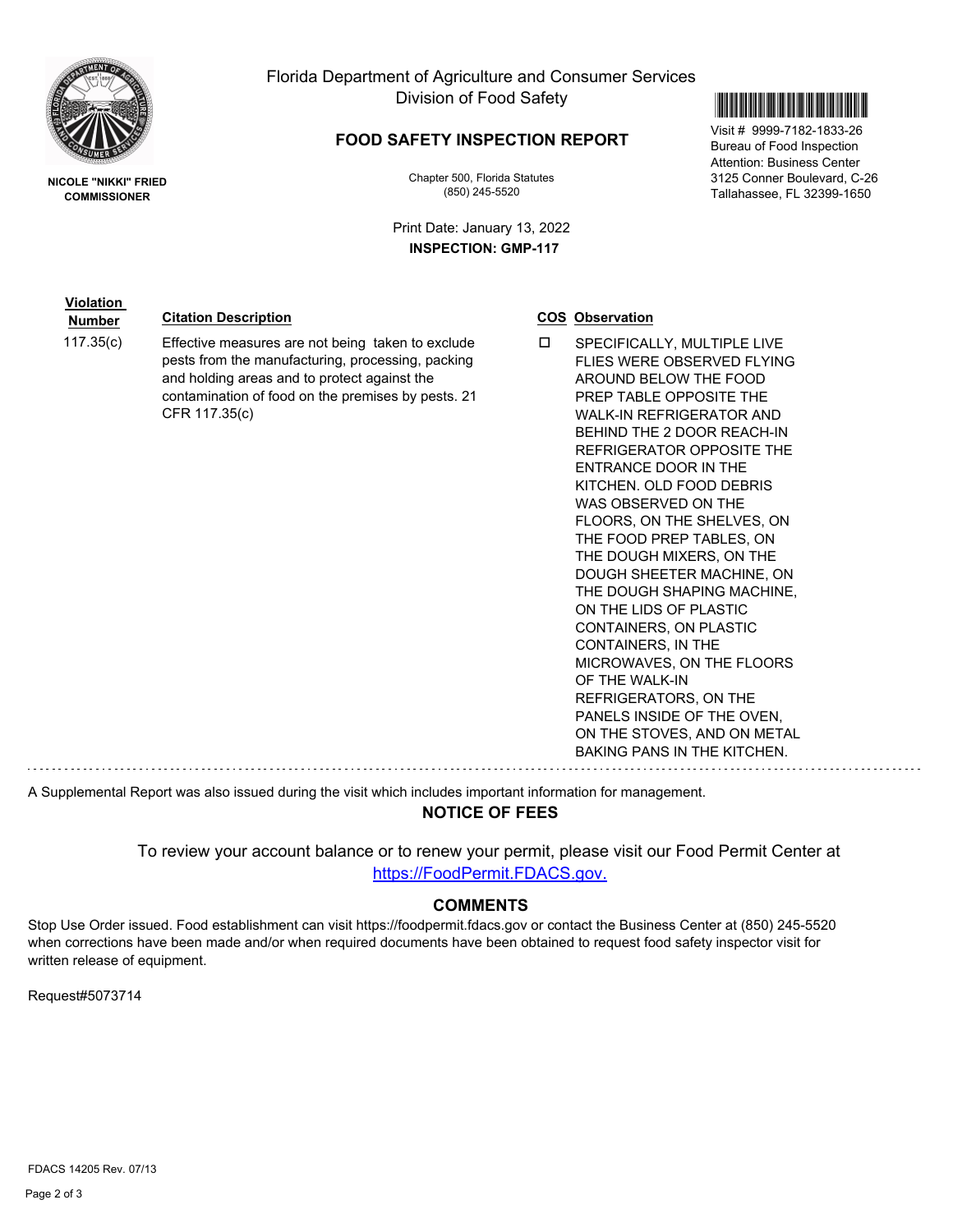

**NICOLE "NIKKI" FRIED COMMISSIONER**

Florida Department of Agriculture and Consumer Services Division of Food Safety

## **FOOD SAFETY INSPECTION REPORT**

Chapter 500, Florida Statutes (850) 245-5520

Print Date: January 13, 2022

## **ACKNOWLEDGMENT**

I acknowledge receipt of a copy of this document, and I further acknowledge that I have verified the location and mailing addresses on the first page of this document are correct, or I have written the correct information on the first page of this document.

Shauna-Gaye (

(Signature of FDACS Representative) (Signature of Representative)

SHAUNA-GAYE COX, ENVIRONMENTAL SPECIALIST II KEREN MARROM, OWNER

Print Name and Title

FDACS 14205 Rev. 07/13



Visit # 9999-7182-1833-26 Bureau of Food Inspection Attention: Business Center 3125 Conner Boulevard, C-26 Tallahassee, FL 32399-1650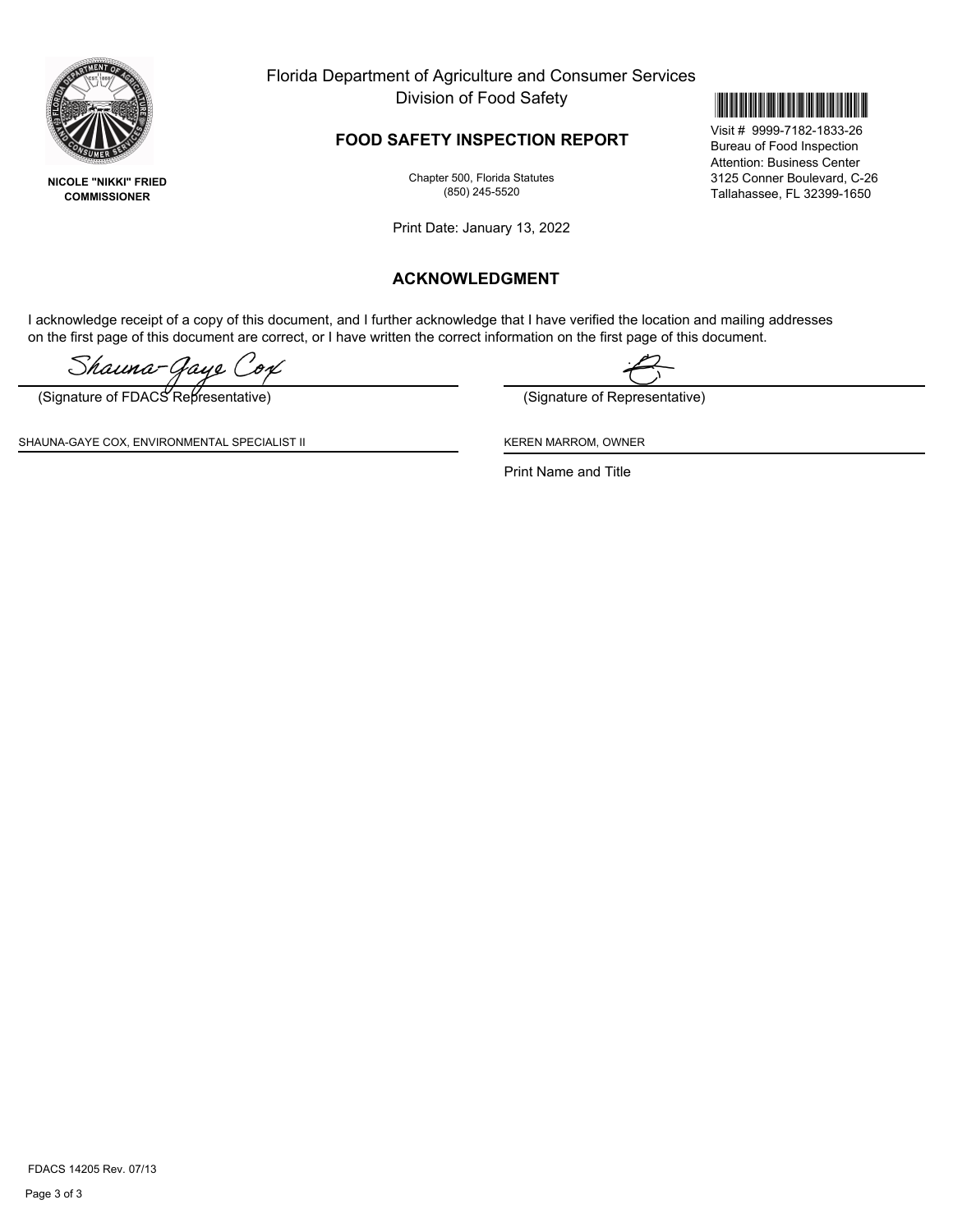

**NICOLE "NIKKI" FRIED COMMISSIONER**

Food Entity Type/Description: 421/Wholesale Bakery Food Entity #: Food Entity Name: Date Of Visit:

# Florida Department of Agriculture and Consumer Services Division of Food Safety

Bureau of Food Inspection Attention: Business Center 3125 Conner Boulevard, C-26 Tallahassee, FL 32399-1650

## **FOOD SAFETY INSPECTION SUPPLEMENTAL REPORT**

Florida Statues. Chapter 500.172, 500.174 (850) 245-5520

Visit #:99997182183326 Print Date: January 13, 2022

349320 CHEF NESS BAKERY January 13, 2022 Food Entity Owner: CHEF NESS GOURMET FOODS LLC CHEF OWNER Code: Food Entity Mailing Address: 470 Ansin Blvd, Suite M Hallandale Beach, FL 33009-3115 Food Entity Location Address: 470 Ansin Blvd, Suite M Hallandale Beach, FL 33009-3115

### **STOP USE ORDER**

\*99997182183326\*

SUPPLEMENTAL KEY #: 328319

You are hereby ordered to withhold from movement, sale or use subject to further instructions from an authorized agent of the Florida Department of Agriculture and Consumer Services, the goods or equipment listed below.

# Of Pkgs: Size Of Pkg: Total Weight: Lot #: Article: All Processing areas Brand Name:

Invoice #: Invoice Date:

Manufacturer:

Distributor:

The primary reason and condition that caused the product or equipment stop sale or stop use and determined dangerous, unwholesome, fraudulent, or insanitary was: FS 500.04; FS 500.10 ADULTERATED\* Pest Control

Comments: ALL AFFECTED AREAS MUST BE ADEQUATELY CLEANED AND SANITIZED. IN ADDITION, FOOD ESTABLISHMENT MUST DEVELOP AND IMPLEMENT A PEST MANAGEMENT CONTROL PROGRAM. VISIT HTTPS://FOODPERMIT.FDACS.GOV OR CONTACT THE BUSINESS CENTER AT (850) 245-5520 TO REQUEST FOOD SAFETY INSPECTOR VISIT FOR WRITTEN RELEASE.

When the department or its duly authorized agent finds, or has probable cause to believe, that any food or food-processing equipment is in violation of this chapter or any rule adopted under this chapter so as to be dangerous, unwholesome, fraudulent, or insanitary within the meaning of this chapter, an agent of the department may issue and enforce a stop-sale, stop-use, removal, or hold order, which order gives notice that such article or processing equipment is, or is suspected of being, in violation and has been detained or embargoed and which order warns all persons not to remove, use, or dispose of such article or processing equipment by sale or otherwise until permission for removal, use, or disposal is given by the department or the court. It is unlawful for any person to remove, use, or dispose of such detained or embargoed article or processing equipment by sale or otherwise without such permission in accordance with 500.172 (1) Florida Statutes.

#### **AN ADMINISTRATIVE HEARING IS AVAILABLE FOR ALL ORDERS, NOTICES, AND REPORTS IN THIS SUPPLEMENTAL REPORT**

If you wish to contest the Department's action, you have the right to request an administrative hearing to be conducted in accordance with Sections 120.569 and 120.57, Florida Statutes and to be represented by counsel or other qualified representative. Your request for hearing must contain:

1. Your name, address, and telephone number, and facsimile number (if any).

2. The name, address, and telephone number, and facsimile number of your attorney or qualified representative (if any) upon whom service of pleadings and other papers shall be made.

3. A statement that you are requesting an administrative hearing and dispute the material facts alleged by the department, in which case you must identify the material facts that are in dispute (formal hearing), or that you request an administrative hearing and that

FDACS 14205 Rev. 07/13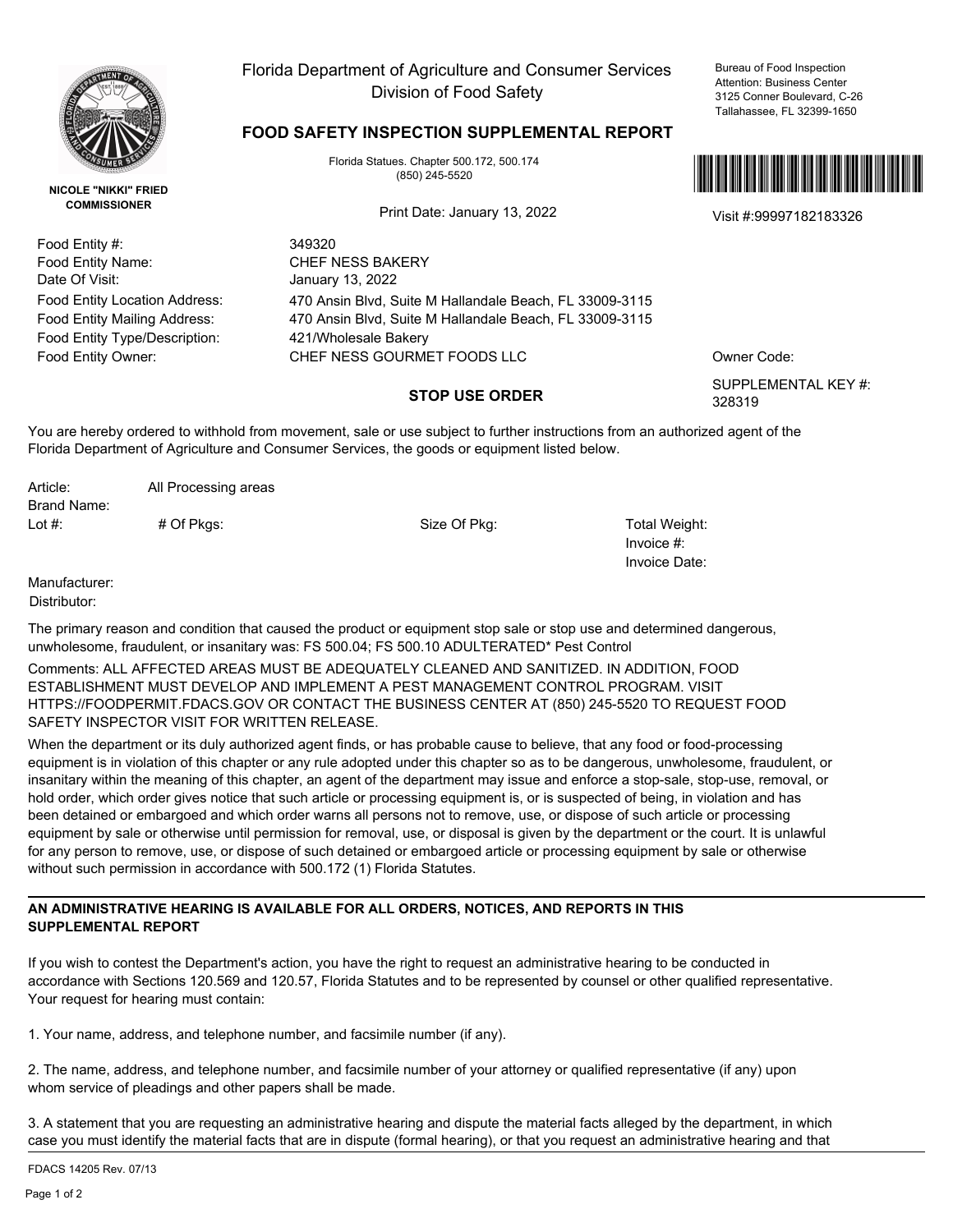you do not dispute the facts alleged by the department (informal hearing).

4. A statement of when (date) you received the Notice and the file number of this Notice.

Your request for a hearing must be received at the address shown on this Notice within twenty-one (21) days of receipt of this Notice. If you fail to obtain a Release from this Notice or fail to request an administrative hearing within the twenty-one (21) day deadline you waive your right to a hearing and the Department may enter a Final Order imposing up to the maximum penalties as authorized by Florida Law.

#### **HEARING WAIVER AND WAIVER OF RIGHTS**

the person in charge of CHEF NESS BAKERY hereby waive a notice and a hearing as provided in Chapter 120, Florida Statutes and waive all rights as provided on the last page of this report. L Kerren Marrom

(Signature)

#### **ACKNOWLEDGEMENT**

I acknowledge receipt of a copy of this document.

Shauna-Gaye Cox

 $\overline{\phantom{a}}$  , and the contract of the contract of the contract of the contract of the contract of the contract of the contract of the contract of the contract of the contract of the contract of the contract of the contrac

(Signature of FDACS Representative) (Signature of Representative)

SHAUNA-GAYE COX, ENVIRONMENTAL SPECIALIST II KEREN MARROM, OWNER

Print Name and Title